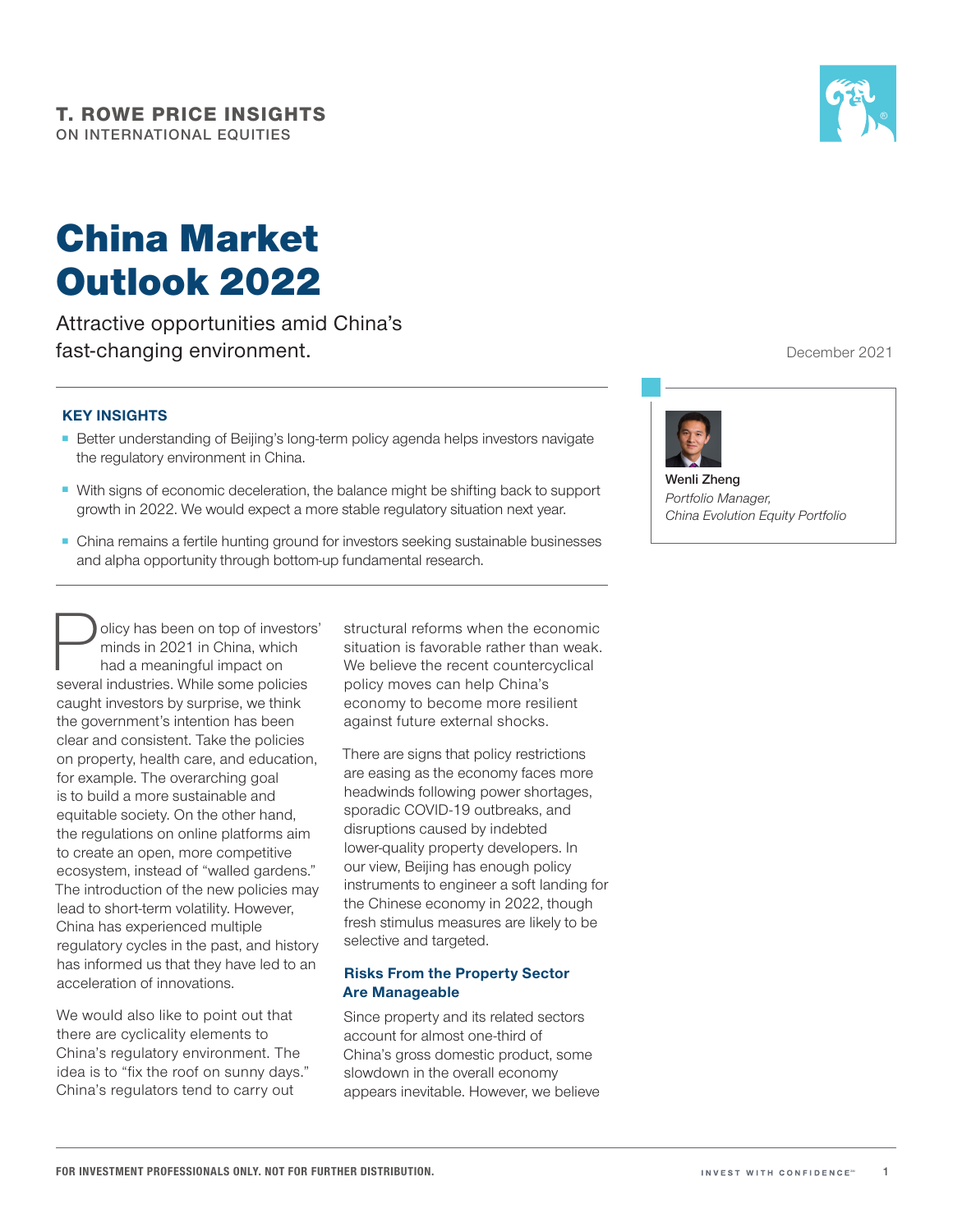# **In China The Market Tends to Recover After Shocks**

MSCI China Index (Left Axis) Li Keqiang Index (Right Axis)

(Fig. 1) MSCI China Index and Li Kegiang Index<sup>1</sup> of economic activity



As of September 30, 2021.

#### **Past performance is not a reliable indicator of future performance.**

Sources: T. Rowe Price, data provider FactSet. Copyright 2021 FactSet. All Rights Reserved. MSCI Index data is rebased to 100 on 7/31/06. <sup>1</sup> The Li Keqiang Index is a mix of real economic activity indicators first introduced by Premier Li Keqiang. The Li Keqiang Index is a proxy measure for China's economic activity.

...the government has the right policy tools to avoid serious systemic risk and a "hard landing."

that the government has the right policy tools to avoid serious systemic risk and a "hard landing." We believe they will navigate their way around the problems of the property sector with considerable caution. Property has been a major driver for China's economy over the past two decades. On the other hand, this has contributed to some less desirable side effects, such as a widening wealth gap, a rising cost of living, and the rapid growth in financial leverage. The government is determined to address these structural issues. This round of financial deleveraging started five to six years ago and continues today. Markets in 2021 underestimated the amount of short-term volatility Beijing is willing to incur in order to improve the quality of future economic growth.

We are of the view that the overall volume of primary property sales might have peaked. We also expect continued margin pressure across the industry. On the other hand, we see select developers with unique

models and strong financial positions poised to consolidate the market. At the same time, we see multiyear growth opportunities in the after-sales market, such as property management, remodeling, and furniture upgrade.

## **"Common Prosperity" Depends on Larger and Growing Pie**

The policy of common prosperity seeks to "properly deal with the relationship between efficiency and fairness." It does not imply a wholesale redistribution of existing wealth from the rich to the poor. Common prosperity is neither anti‑private enterprise nor anti‑market. Rather, the goal of common prosperity is to enhance social mobility and allow all citizens to participate in the economic development. The prerequisite of common prosperity is that the economic pie should continue to get bigger. In some areas, such as the low pay and benefits of gig economy workers, the government believes direct intervention is necessary to balance the power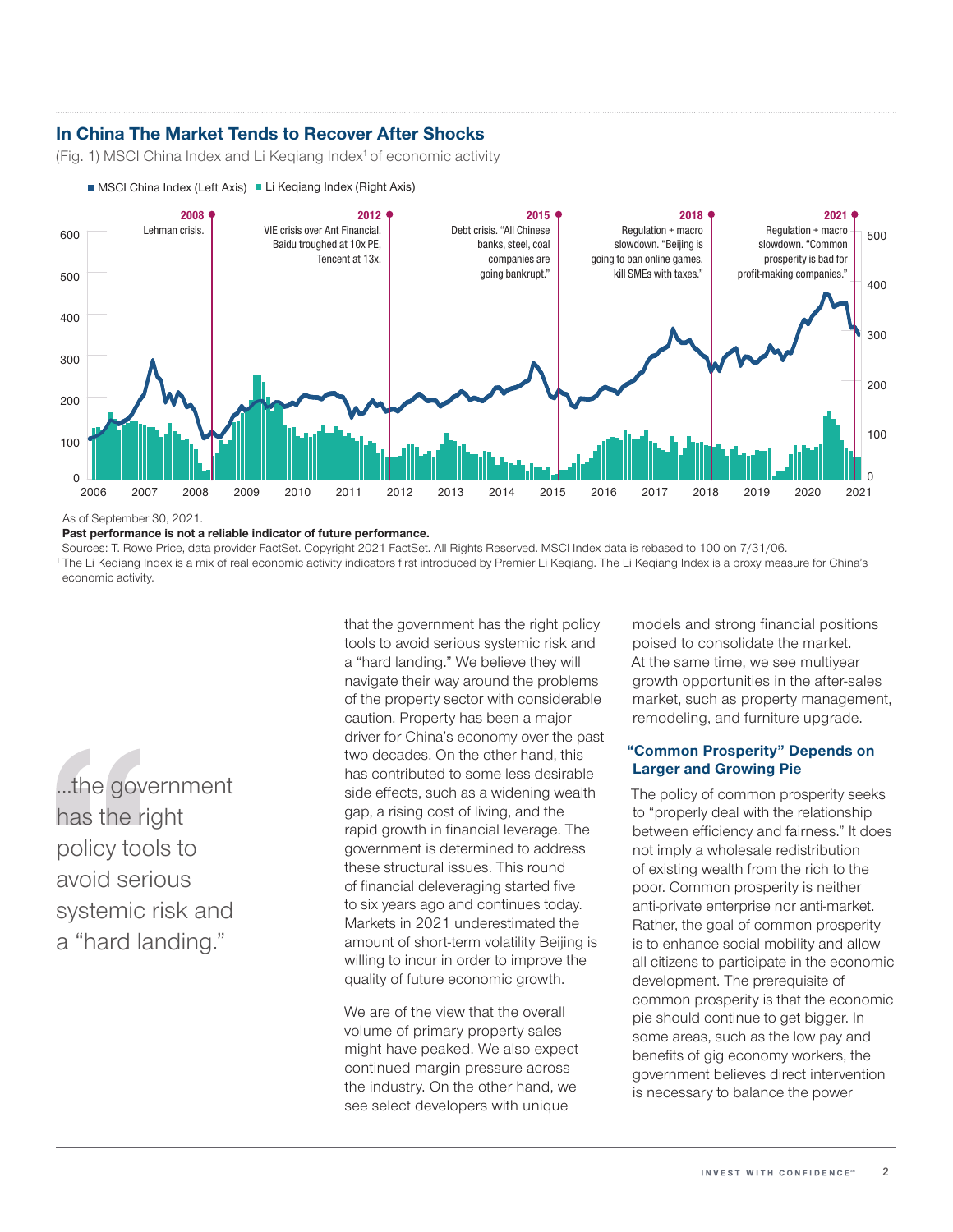## **China's Investment Universe and MSCI China Sector Composition**

(Fig. 2) Rapidly expanding over time and rapidly changing in composition





As of September 30, 2021.

Sources: Bloomberg Finance L.P., FactSet. Financial data and analytics provider FactSet. Copyright 2021 FactSet. All Rights Reserved. <sup>1</sup> China total represents all listed stock. Dual-listed ADR/GDR excluded to avoid double counting.

MSCI China Index sector weightings as of September 30, 2021, and December 31, 2010. T. Rowe Price uses the MSCI/S&P Global Industry Classification Standard (GICS) for sector and industry reporting. T. Rowe Price will adhere to all future updates to GICS for prospective reporting. Please see Additional Disclosures page for information about this MSCI and GICS information.

> between platforms and workers. In China, workers are not effectively represented by trade unions in negotiations with their employers.

#### **Investment Opportunities in 2022**

The case for investing in China is the economy upgrade. The days of demographic dividends are gone, but the education dividend just started. Over the past two decades, China's annual college graduates went from 1 million to 9–10 million. China's competitive advantage is shifting from low cost to technology driven.

Innovation is already a major source of opportunities and wealth creation. Over the past three years, there has been a USD 1.8 trillion (as of September 2021) increase in public market capitalization from the Chinese internet, biotech, and electric vehicle sectors alone. In the traditional industrial space, Chinese companies are also quickly moving up

the value chain. Increasingly, they are competing on performance, rather than pure cost.

In the consumer space, we have seen the rapid rise of Chinese domestic brands. They are usually the forerunners to embrace social media and e‑commerce, which offers them the opportunity to disrupt incumbents. We also see tremendous consolidation opportunities in service industries, such as hotel chains. We believe that the service industry will likely be home to many future earnings compounders.

We think energy transition, electric/ smart vehicle, and high-performing computing are three mega trends for the next five to 10 years. In our view, there are many Chinese companies that are well positioned to benefit from these trends. Some of the pure plays are well discovered and are trading at high multiples. However, we can find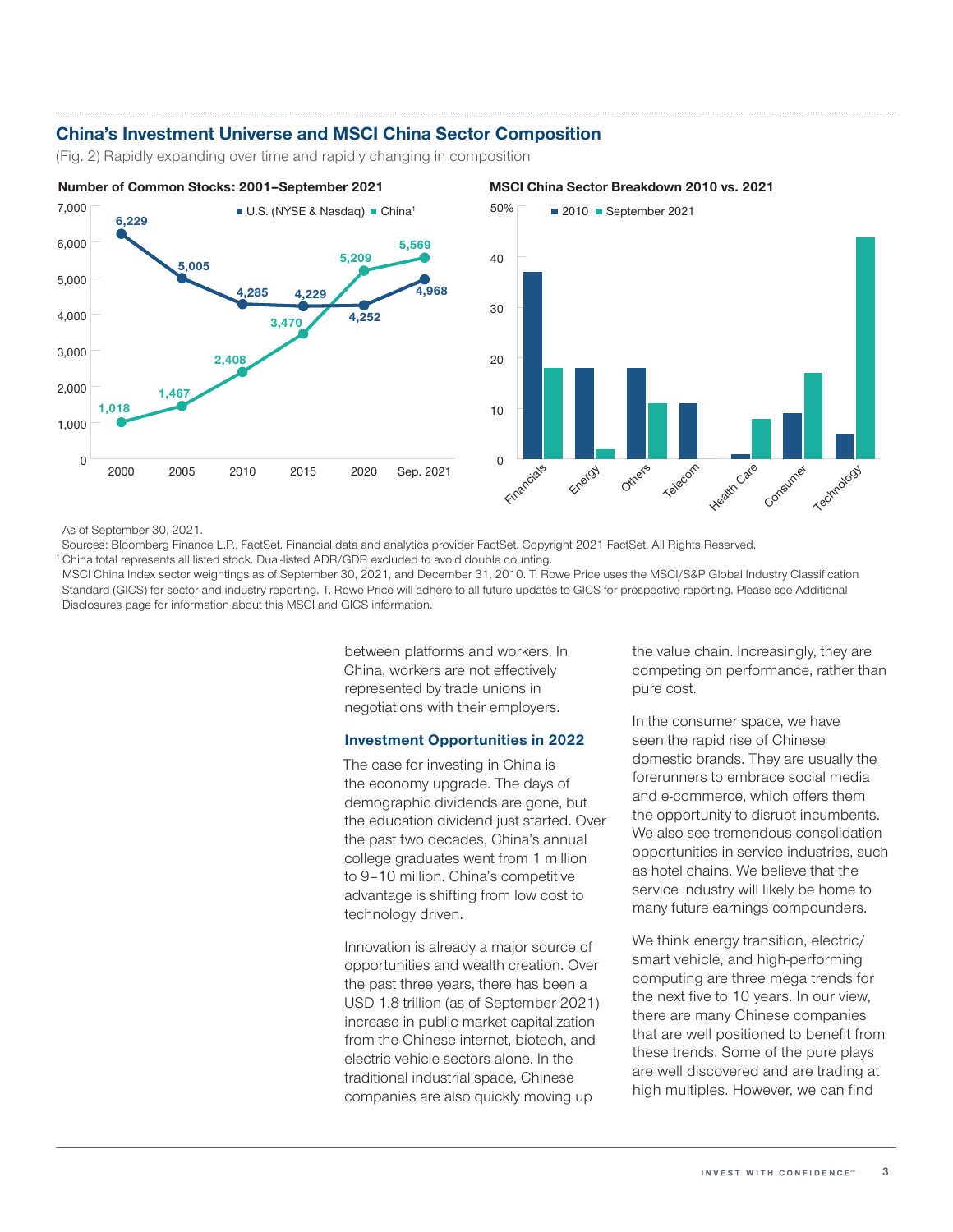# **China A Shares Though Accessible are Underowned**

(Fig. 3) China universe, Index, and fund composition by share type



As of September 30, 2021.

**Past performance is not a reliable indicator of future performance.**

Sources: MSCI, Goldman Sachs, Morningstar. Please see Additional Disclosures page for information about this MSCI and Morningstar information. The Top 10 China funds refer to the funds in the Morningstar China Equity universe, measured by assets under management.

> attractive opportunities among different parts of the supply chain, such as grid automation and auto parts, with the rising content in electric vehicles.

> We also focus on leading players in various niche industries; many are mid‑cap companies in industrials and business services segments. After the 2020 rally, we think valuations for some well-discovered blue chips have become rich. On the other hand, we believe niche industry leaders can offer strong fundamentals at a reasonable price.

Finally, we see mispricing opportunities created by the recent regulatory concerns. With investors shying away from anything related to the property and health care sectors, we believe there are companies with unique business models that can navigate the environment successfully. That includes select companies in property management services, furniture retail, and medical devices, for example.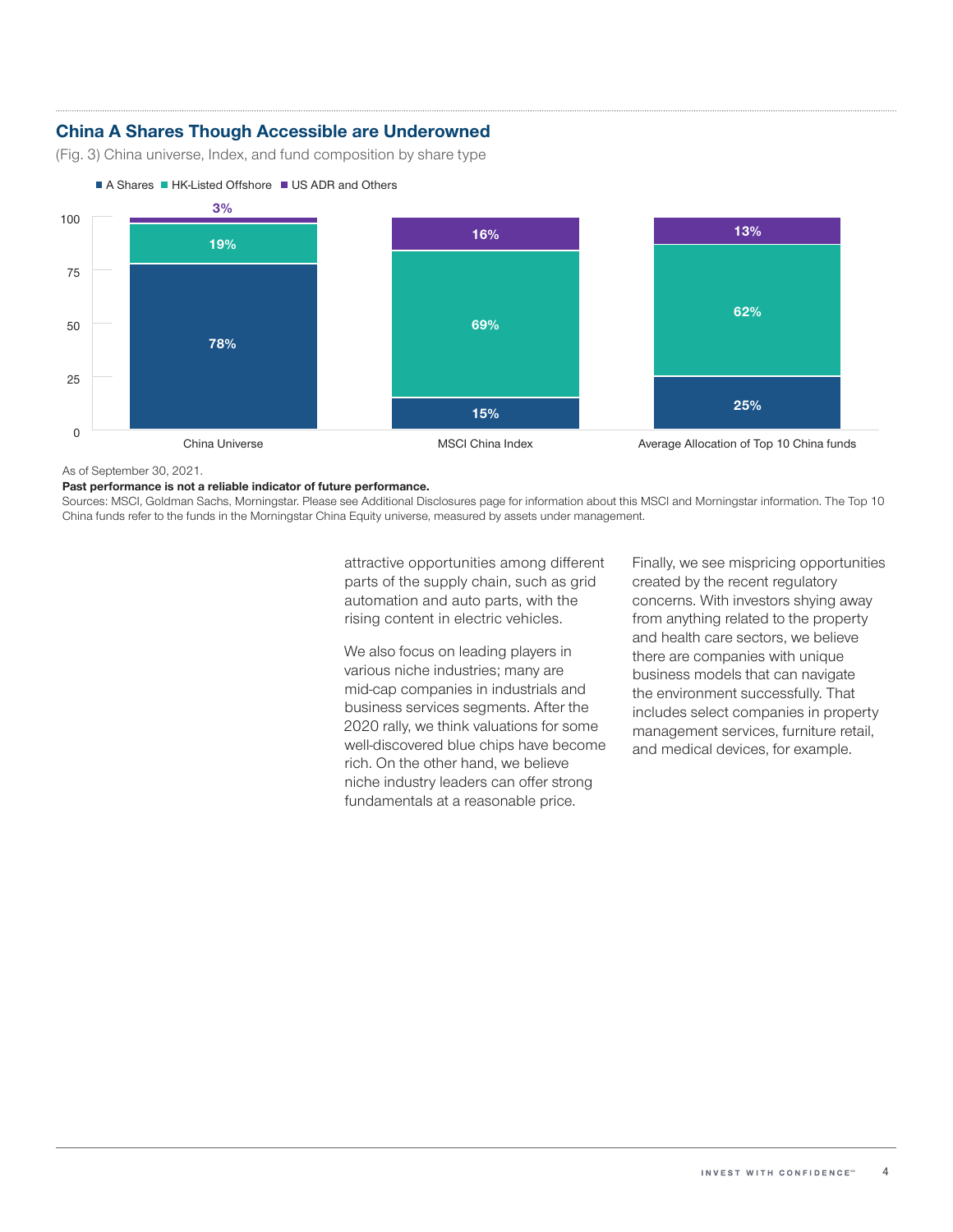#### **Additional Disclosures**

Source for MSCI/S&P (GICS)—The Global Industry Classification Standard ("GICS") was developed by and is the exclusive property and a service mark of Morgan Stanley Capital International Inc, ("MSCI") and Standard & Poor's, a division of The McGraw-Hill Companies, Inc. ("S&P") and is licensed for use by T. Rowe Price. Neither MSCI, S&P nor any third party involved in making or compiling the GICS or any GICS classifications makes any express or implied warranties or representations with respect to such standard or classification (or the results to be obtained by the use thereof), and all such parties hereby expressly disclaim all warranties of originality, accuracy, completeness, merchantability and fitness for a particular purpose with respect to any or such standard or classification without limiting any or the foregoing, in no event shall MSCI, S&P, any of their affiliates or any third party involved in making or compiling the GICS or any GICS classifications have any liability for any direct, indirect, special, punitive, consequential or any other damages (including lost profits) even if notified of the possibility of such damages.

©2021 Morningstar, Inc. All rights reserved. The information contained herein: (1) is proprietary to Morningstar and/or its content providers; (2) may not be copied or distributed; and (3) is not warranted to be accurate, complete, or timely. Neither Morningstar nor its content providers are responsible for any damages or losses arising from any use of this information. Past performance is no guarantee of future results.

MSCI and its affiliates and third party sources and providers (collectively, "MSCI") makes no express or implied warranties or representations and shall have no liability whatsoever with respect to any MSCI data contained herein. The MSCI data may not be further redistributed or used as a basis for other indices or any securities or financial products. This report is not approved, reviewed, or produced by MSCI. Historical MSCI data and analysis should not be taken as an indication or guarantee of any future performance analysis, forecast or prediction. None of the MSCI data is intended to constitute investment advice or a recommendation to make (or refrain from making) any kind of investment decision and may not be relied on as such.